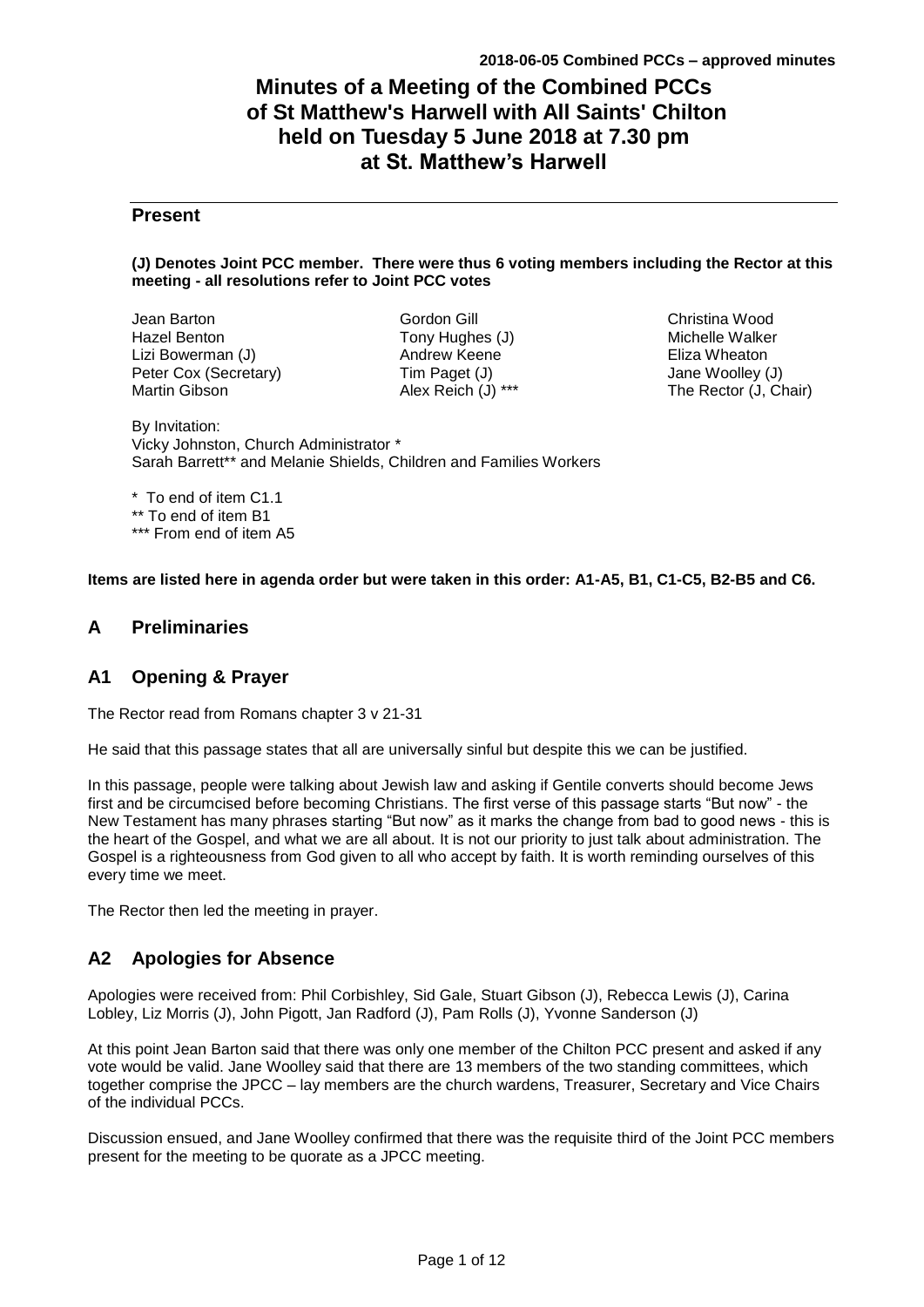## **A 3 Minutes of Previous Meetings**

### **A 3.1 Minutes of the February 2018 meeting**

There were the following corrections.

### **Item B 2.5.1 Christians Against Poverty (CAP) Money Courses**

"Sid Gale reported that the last three "courses" were run as one-to-ones in in people's homes or the church extension." Second "in" removed.

### **Item B 2.6.2 Christmas Together and B 2.6.3 Harvest**

"The Rector said that 2017 was the second year the lunch was at the Chilton Community Hall" - changed to "….Village Hall"

### **Item B1.1 (Children and Families Work) Update and Plans – Fledgelings**

"Melanie Shields said that it would be good to get older women along to Fledgelings to serve tea and chat to the mums".

Changed to "Melanie Shields said that older women come to both Fledgelings groups to serve tea and chat to the mums. They are an incredible blessing and asset to the groups."

On approval the minutes were signed by the Rector.

## **A4 Actions / Matters arising**

### **STATUS OF ACTIONS AND MATTERS ARISING NOT COVERED ELSEWHERE AS OF JUNE 2018**

### **FROM FEBRUARY 2018 MEETING:**

### **ITEM B 2.5.2 CAP CENTRE**

**ACTION: Rector** to confirm in writing to CAP Manager that the Joint PCC agrees the changes to the CAP Money Centre constitution **STATUS: Complete**

### **ITEM C 6.1 LOAN WORKER PROTECTION**

**ACTION: Jane Woolley** to arrange. **STATUS: Complete**

There were no further matters arising.

## **A5 Proposed New Annual PCC CPCC and SLT Meetings Cycle**

These papers refer:

Paper F: Aims of proposal – To clarify the roles of the different groups, optimise numbers of meetings and improve the efficiency and focus of the meetings.

Paper G: Responsibilities of each group, proposed meeting schedule and annual items to be discussed at each meeting. The schedule includes:

Combined meetings: January, April, July and October Individual Meetings: February, May, September and November

The Rector said that he had discussed the proposal with the Individual and Combined PCC Secretaries and there had been some discussion at the Senior Leadership Team meeting. Discussion ensued:

- The alignment of meetings makes sense
- Items can cascade to meetings of other groups.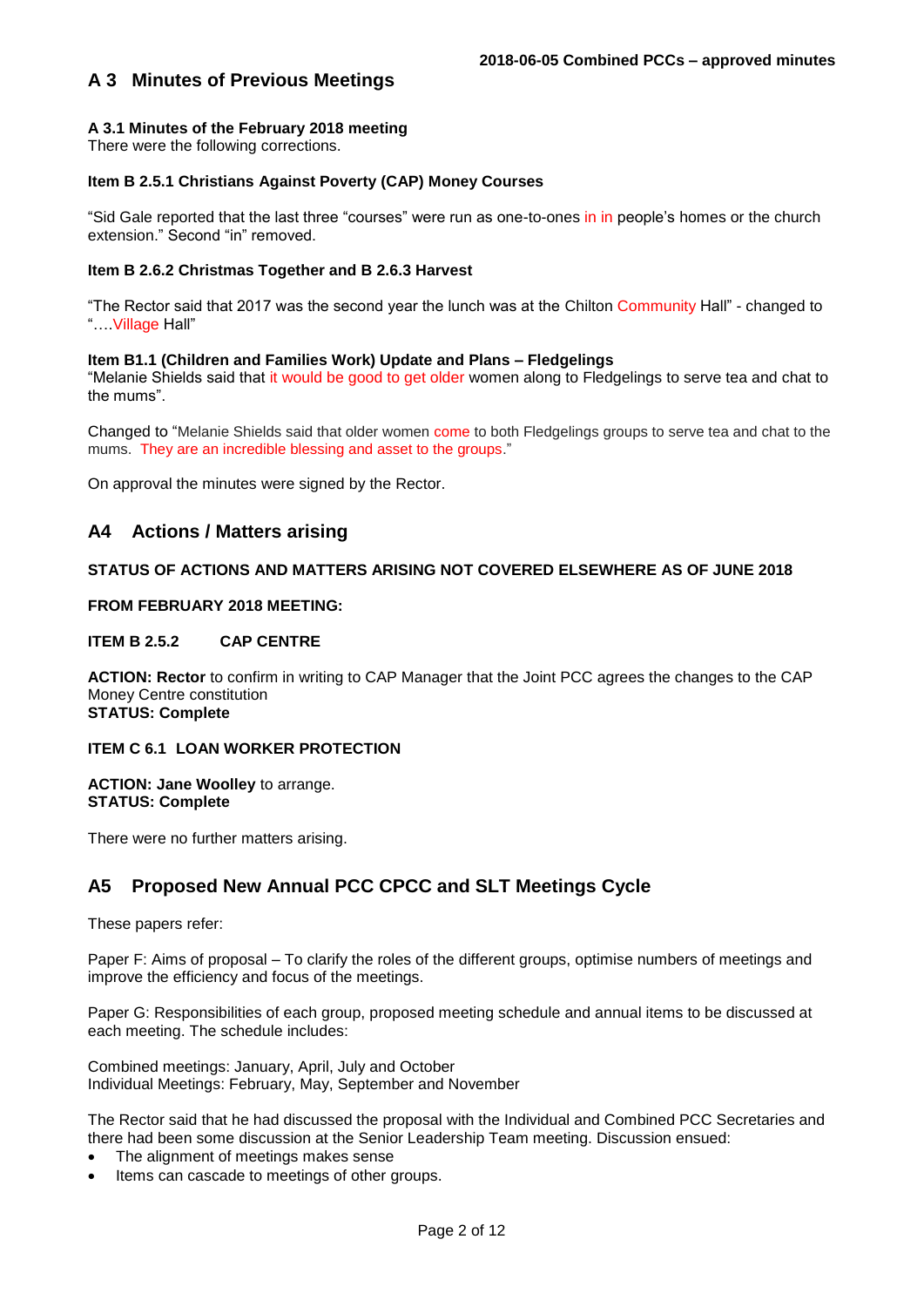- It gives a more even pattern of Combined PCC meetings as currently there is a four-month gap between the February and June meetings and the new schedule gives a three-month gap between all meetings. The Rector said that any urgent joint issues could still be added to the start of an Individual PCC meeting, or alternatively considered by the Standing Committees between meetings.
- The schedule gives both Combined PCC and APCM meetings in April. The Rector said that items relating to APCM preparations would take place in the February Individual PCC meetings.
- The Rector said that the "Feedback from the Congregation" bullet point was not formal, but this is part of PCC members' brief.

It was stated that currently the Individual PCCs accept the budget for the new year at January Individual PCC Meetings. The new schedule has a Combined PCC meeting in January, so budget approval moves to the February Individual PCC meetings, or back to November, or to a further meeting in December. Discussion included:

- If budgets are only agreed in February, then the parishes may run for a month with no budget or a provisional budget has to be set.
- The budget changes through the year in any case, so a provisional budget should be acceptable.
- A Harwell PCC member said that what would probably happen in practice from now on would be that the budget would be proposed at the end of November, using information gleaned at the November Individual PCC meetings. The Finance Committee would then formally propose the budget in December and any issues arising could be dealt with by email correspondence with PCC members so that the budget is essentially finalised by January. There are not usually any major issues, just a few corrections. The Chilton PCC member said that the Chilton process is similar.
- There could be an issue of when End of Year figures would be available.
- The Harwell PCC members present agreed with the new schedule. However, Hazel Benton, who was the only Chilton PCC member present, said that she could not decide on behalf of the rest of the Chilton PCC and Chilton Treasurer.

The Rector summed up by saying that under the proposed schedule the priority items would be discussed in November to give the broad principles for the Finance Committee in December to produce a draft Budget which we work with until formally approved at February's individual PCC meetings. We need to include the Chilton Treasurer in this discussion.

The proposal includes starting the new sequence of meetings from September 2018 and this means that the September Combined and October Individual meetings would be interchanged. It was suggested that we could proceed with this schedule until notified otherwise.

The Harwell PCC Secretary agreed to communicate the new schedule.

### **Action: Harwell PCC Secretary to inform CPCC members and attendees of the new draft schedule**

It was suggested that as the meeting dates are the same we could make a decision now.

The Rector proposed that we change to the new meeting schedule in Paper G but formally agree it in October. It was stated that the Chilton Treasurer and Standing Committee need to be consulted before a formal decision, but we can agree the proposed schedule in principle. **No Objections**

The Rector said that he will liaise with the Chilton Standing Committee and discuss the budget process with the Chilton PCC Treasurer.

### **Action: Rector to liaise with Chilton Treasurer and Standing Committee**

The Rector said that this means that we are going to switch the September Combined and October Individual meetings. **No Objections.**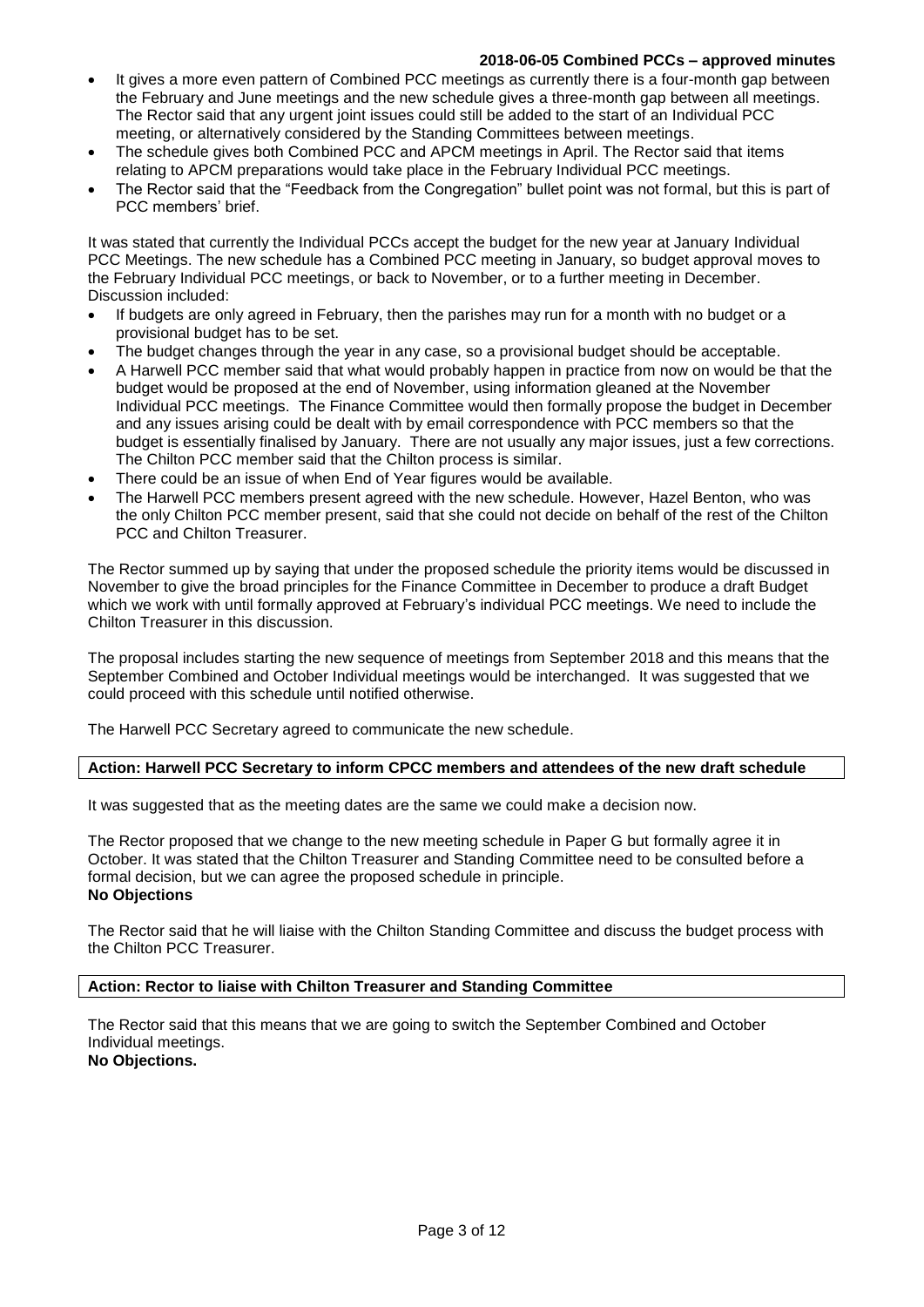## **B 1 Children, Youth and Families**

### **B 1.1 Update and Plans**

Papers H refers – Updates on Fledgelings, Youth Fellowship (YF), Sunday Groups, Pebbles Family Service, Holiday Club, Schools, Y Club, Other activities and items to develop.

Sarah Barrett said that she had received two questions on the paper prior to the meeting:

**Question 1: Will Pathfinders continue to lead sections of Sunday Services through summer? Answer:** This will carry on through June July and August depending on who is available.

### **Question 2: Will Parenting Courses Be Run?**

**Answer:** The CFW team were intending to run Parenting Courses earlier in the year but they have been involved with running Alpha courses - the activities that are run depends on the available resources. A parenting course for Fledgelings parents may be run later in the year. Any volunteers to help run courses would be appreciated.

Sarah Barrett said that the main point from the paper was how many people volunteer and contribute their time. They would not be able to do the things they are without the volunteers and she thanked them for their help.

Comments included:

- Children and Families Work is a focal point for the Deanery and they are considering what they can offer to help parishes.
- The Bible Reading Fellowship and Holy Trinity Brompton have both launched Parenting Initiatives.
- Yvonne Morris, the Diocesan Children's Officer, is going to run another session on preparation for Confirmation.
- It is wonderful to hear that Reflective Spaces will run at Harwell School.

The Rector thanked Sarah Barrett and Melanie Shields for their work.

## **B 2 Evangelism and Discipleship of Adults**

### **B 2.1 Home Groups**

Jean Barton reported that Philip Garner has recently started a new group on Monday evening. Yvonne Sanderson's group has moved to Tuesday evening. There are other groups on various days through the week. Some groups are challenged at the moment due to e.g. membership fluctuations. Generally, the groups are good, and people are being encouraged.

### **B 2.2 Marriage Course**

The Rector said that a course could be arranged in future but there are not many weddings booked.

### **B 2.3 Alpha and Christianity Explored**

Tim Paget reported and answered questions: An Alpha course is being run over the last two months including a couple of breaks for bank holidays. They have now reached week 6.

About 13 people have attended in total with a core group of 9 to 10 attending regularly. A good mixture of people attend, from those loosely affiliated with the Church to those who attend regularly. It is obvious that God is at work in people's lives.

The Rector added that there will be an awayday for the course on  $7<sup>th</sup>$  July – please pray. It will be led by Andrew Pettit.

The Alpha team will meet to discuss what should follow the current course. The Christianity Explored course is suitable as a follow on from Alpha.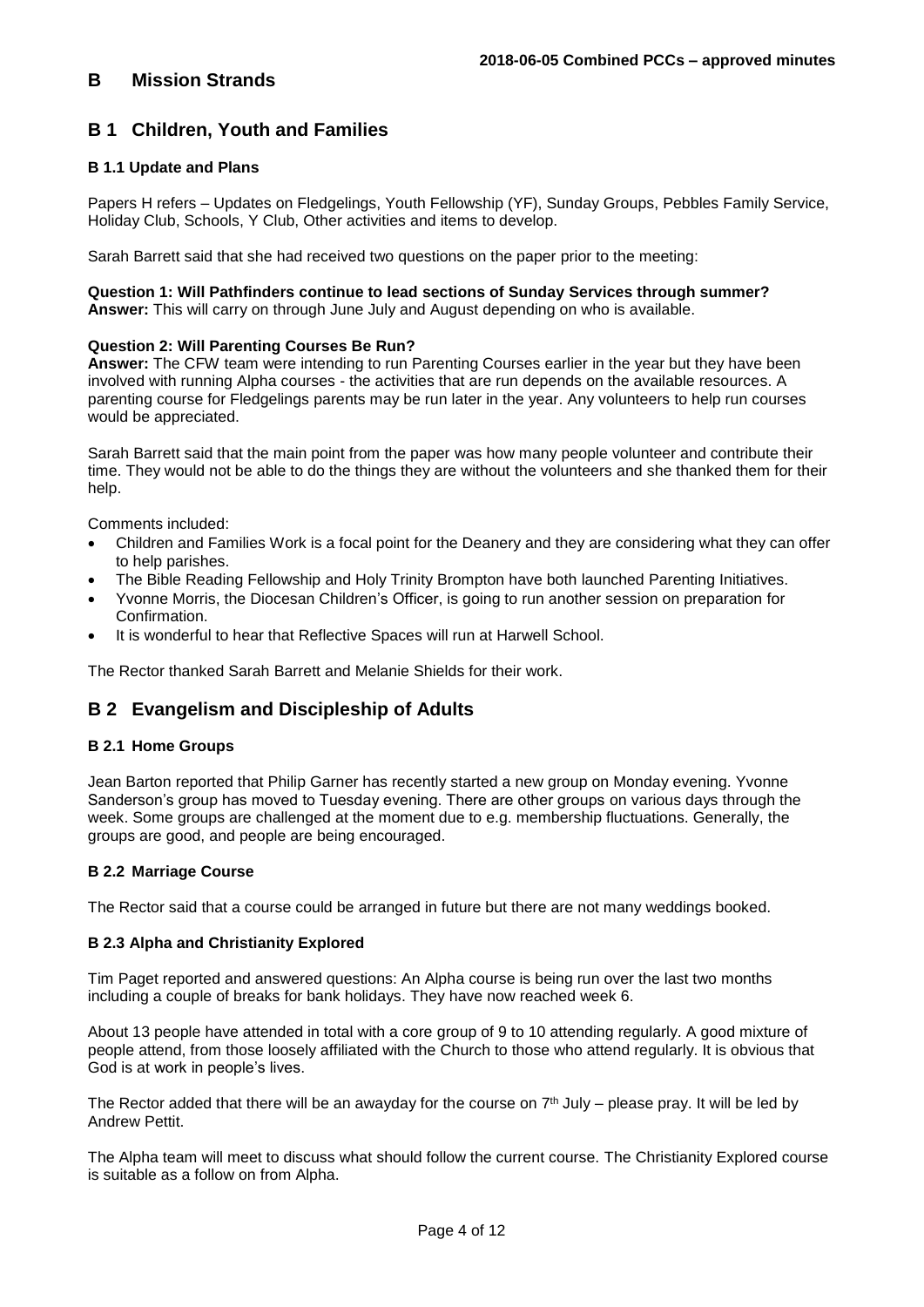### **B 2.4 Science and Faith**

The Rector reported that Science and Faith group is currently dormant. Carina Lobley is busy with other activities. There is interest in both parishes still.

### **B 2.5 Responding to Financial Need**

### **B 2.5.1 Christians Against Poverty (CAP) Money Courses**

The Rector said that a course started yesterday.

### **B 2.5.2 CAP Centre**

Paper J refers: Annual Trustees Report: Client numbers and progress, help provided, staffing, volunteers and plans.

There is an addendum on Benefice CAP activities: St Matthew's hosted a CAP client event on Friday 27th April – Family Fish and Chip Supper - and will be hosting another CAP client event on Sunday 10th June – Family Barbeque. The Rector said that the barbeque will be provided by the King's Church.

### **B 2.5.3 Didcot Emergency Foodbank**

The Rector said that the regular collections continue in both churches. Demand on the Foodbank remains high.

### **B 2.6 Social and Community**

### **B 2.6.1 Walking Group**

Eliza Wheaton reported that the next walk will be on Sunday starting at Harwell Recreation Ground going to East Hagbourne and back. Tea and ice creams will be available at the end. Routes of 5 and 4 miles will be available.

The Rector said that it is important that we create the right environment for people to have conversations and raise issues, such as after services, the arts and crafts session at Chilton, the walking group, Christingle making and shared meals. This was mentioned at today's Staff Team meeting and at a course on mental Health that one of the CFWs had been on. Decoration of the Churches for advent was also mentioned.

Gordon Gill had recently supported Katherine Welby and Christy Wimber in a training day on Mental Health in the Church at St Aldate's Oxford for Livability. Outdoor activities such as walking groups are good, and running initiatives such as "Marathons for the Mind".

It was commented that it is often better to listen carefully to someone before offering simply to pray. General conversation is a good way of helping - mental health problems can be caused by loneliness and anxiety.

### **B 2.6.2 Harvest**

The Rector said that the last Harvest celebration was a lunch at the Chilton Village Hall. People had taken produce away from the Harvest services and made something for the lunch. The previous celebration was a Barn Dance organised by Alex Reich. The Rector asked if we wanted to run a Benefice event again – it brings the two churches and two villages together. There is an opportunity to use the realigned layout in St. Matthew's church, though the kitchen is small.

Discussion ensued, and various possibilities were suggested:

- Barn dance bands would already be booked up for September.
- There have been meals using big tables in church in years gone by which could be repeated. The Rector said that tables may be available.
- A cold bring and share snack lunch after church which would not need so many tables nor a bigger kitchen.
- Other local churches have monthly quizzes with food provided and monthly meals.
- A board games evening or afternoon.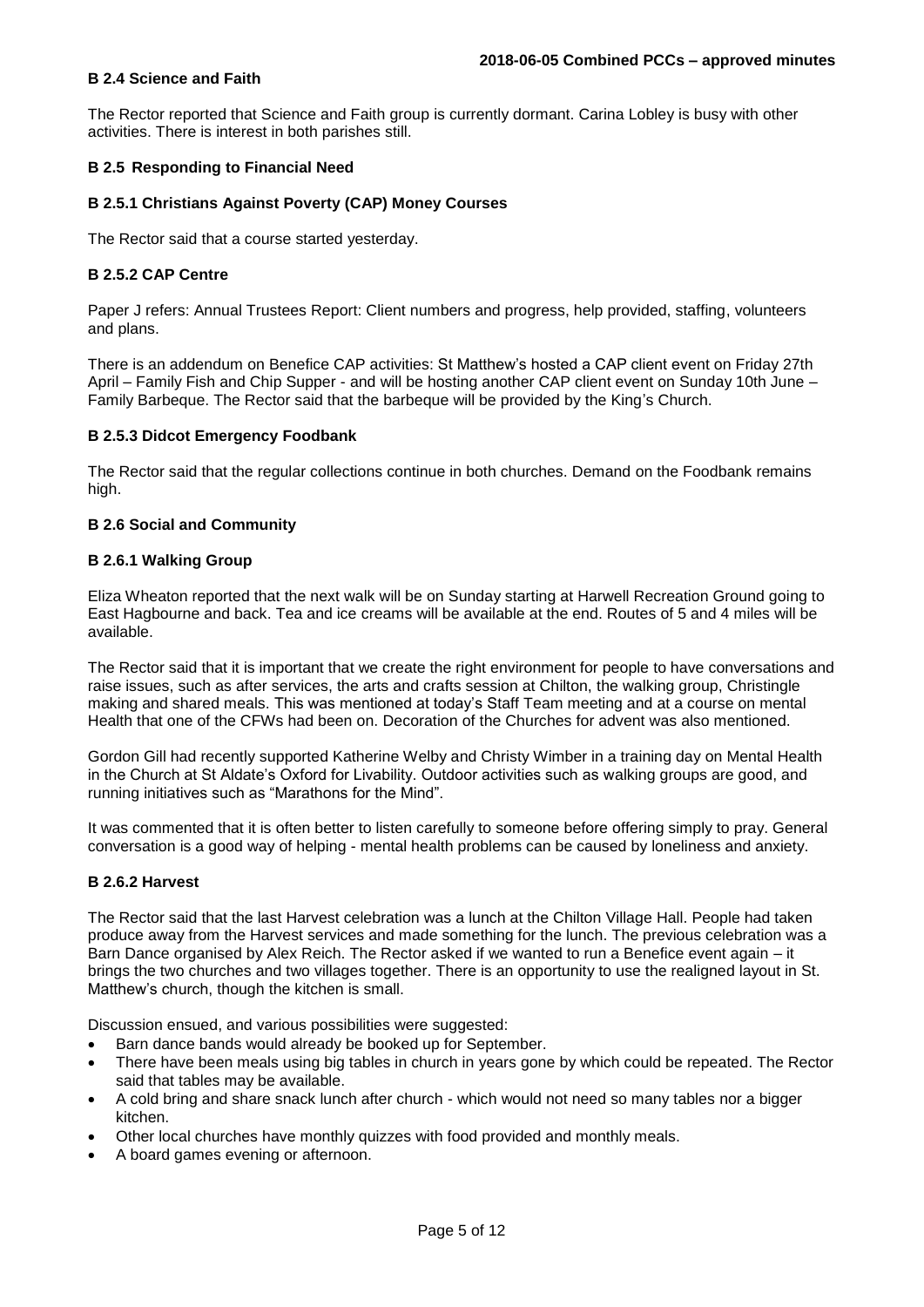It was reported that people had recently been told not to bring fresh produce to the Harvest services but bring tinned items instead as required by the Food Bank. However, some people are not happy with this as this is a rural area, so this traditional aspect is needed whatever else we do. The Rector said that we need to decide what to do with the fresh produce. There were various suggestions including donation to a hospice, soup kitchens or a pensioner's lunch.

The Rector proposed that we should aim to do something social for Harvest. **No Objections.**

The Rector will raise this with the Senior Leadership Team as this is not a Combined PCC responsibility.

### **ACTION: The Rector to raise this at the July Senior Leadership Team meeting**

### **B 2.6.3 Participation in Harwell Feast and Chilton Village and Harwell Campus Family Fun Day**

Paper N refers: Summary of Songs of Praise Service.

Paper H Children and Families Work report includes a report on the stall run at the Harwell Feast.

Jane Woolley said that the Benefice also provided volunteers to serve teas at the Feast.

Tony Hughes reported that the Songs of Praise service had gone well but when he and Yvonne Sanderson arrived at the marquee it had not been set up for the service and it was not clear who should be doing this. Fortunately, orchestra members, Yvonne Sanderson, Nick Clarke and Tony Hughes all helped to arrange the chairs and platform, set up the sound system and power supply, but this left things behind schedule, especially the intended orchestra rehearsal. This needs to be noted for the next time.

The Rector asked when Songs of Praise should be run again - either next year or after 2 or 3 years.

Tony Hughes said that it should not be every year; perhaps every 2 years was about right. It was suggested that the venue could be alternated with the annual Chilton Family Fun Day, but it was stated that this only used gazebos rather than a marquee. It was suggested that a service could be run after the D Day Service in June.

## **B 3 Pastoral Care**

Paper P refers: Report on Volunteers, Leaders, Easter Home Communions, Increased Funerals Follow up Visits, Generation Gold Services and "Remembering Summers at the Beach" event in August

The paper states that Joan Impey has stepped down from leading the Harwell Pastoral Care team. It was reported that new volunteers are getting involved.

### **B 4 World Mission**

### **B 4.1 Update and Plans**

The Rector reported that Helen Brook is no longer on the PCC but continues to lead the World Mission Group.

Christine Perkins is due to visit in the Autumn; this will be her last visit as her formal involvement with Pioneers has stopped and she has retired.

The monthly cycle of Mission Focuses continues through the year.

### **B 5 Worship Services**

The Rector reported that the only change is the new Pebbles Family Service at Chilton on the second Sunday of alternate months (coinciding with the Book of Common Prayer service).

Jean Barton said that there have been two Pebbles services so far with a third this Sunday. They have been well supported and popular. The frequency may increase to monthly. The second Sunday of the month is when the "Hands Free" service used to be held at St. Matthew's.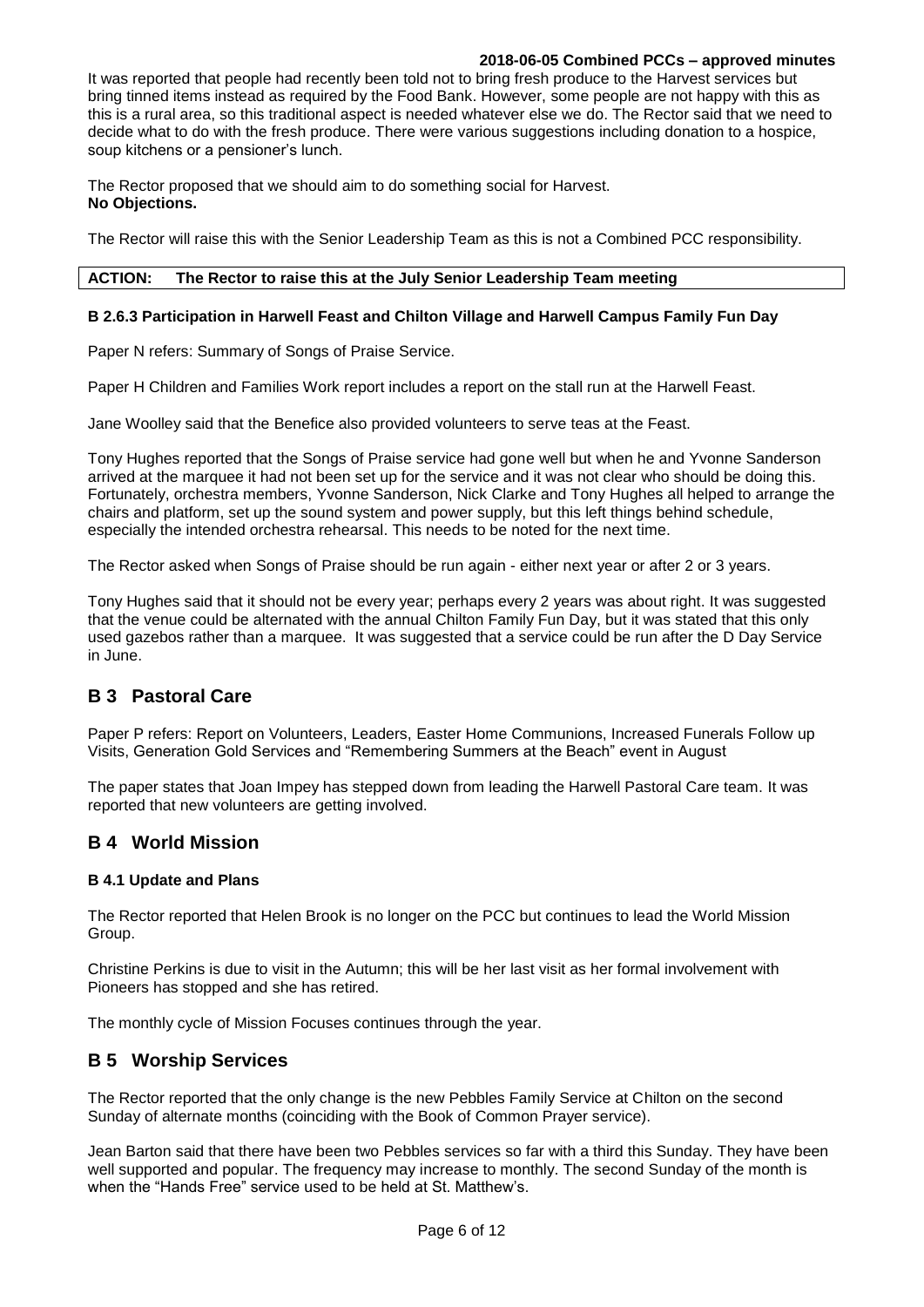This could be an option for Holiday Club follow up.

### **B 5.1 Fresh Expression Service**

No report or comments.

## **C 1 Communications and Operations**

### **C 1.1 Update and Plans**

Paper E refers: Updates on Broadsheet Schedule, Easter Story Trail, Office Reorganisation, Church Administrators Meeting and Church Administrator Course

The Church Administrator thanked all for their support, prayers and encouragement over the last six months of her absence and return to work part time.

She had not received any queries on the paper.

Comments included:

- The Administrator should schedule time that is sacrosanct in her diary amongst her many duties to complete the Administrator Course assignment. The Administrator said that it is nearly complete.
- The Rector said that it is great that she has also taken on other tasks the Church Administrators Liaison Group is entirely her initiative.

A PCC member proposed a vote of thanks to the Administrator – it is a difficult role and it is very creditable to do all that she has in the circumstances she has been in. She also brings a spiritual aspect to the role. **Agreed by All Present.** 

The Rector thanked her for her work.

### **C 1.2 General Data Protection Regulation**

Paper L refers: Update on requirements, obtaining consent from current members, removing redundant records etc.

The Rector said that what we are doing is similar to what other organisations are having to do. He highlighted the following points from the paper:

Meeting compliance with GDPR needs to be built in to the organisational life of the church and not just an annual event.

### **Mailing Lists**

For example: setting up individual mailing lists for Fledgelings or Holiday Club – people interacting with the Benefice in a particular way or at a particular time. Each person's consent for contact only covers the particular purpose and any further interaction requires an opt-in from each person.

### **All Soul's Services**

Ministers in the wider area are investigating whether contact details of next of kin can be used for pastoral follow up, such as invitations to All Souls' services – a separate opt-in by the next of kin may be required. Ministers are not best placed to ask for GDPR consent. Funeral Directors do most of the paperwork for funerals and it has been suggested that they could ask for consent on behalf of the churches.

The Rector answered questions:

- All of the consent emails to current members asked if they wanted to opt out of contact. Some of the current members may not be regular attendees. He took the view that we are holding current members' data and sending them updates on a "legitimate interest" basis. There is also an option for people to positively opt-in which is useful to have. People on the fringes of Church life are a bit in limbo at the moment. We need a positive opt-in or their data must be deleted.
- A third of those sent consent emails have responded so far, which is quite high.
- The address book on the website has been removed because we need to consider if it is compliant a lot of people did not know it exists or know that they have given consent for their data to be on it.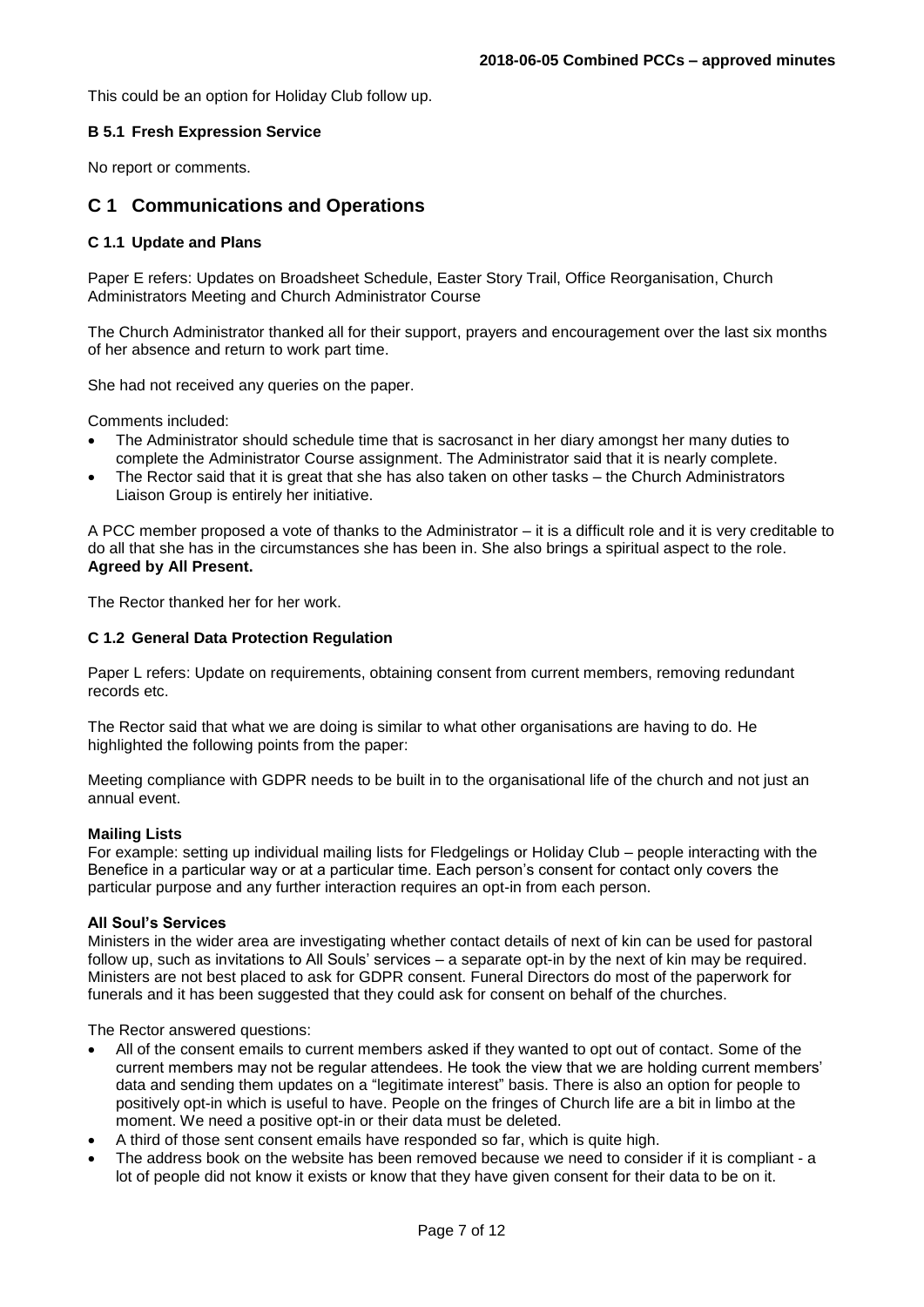- The Joint PCC is responsible for data protection. This is the equivalent of a Board of Directors in a commercial organisation, acting to get the Benefice compliant. There is still some work to do.
- Christina Wood attended a GDPR course and Andy Wells has looked at the Benefice's systems.

There will be further updates in due course.

## **C 2 Stewardship and Finances**

No report.

The Rector explained for the benefit of new PCC members that the Stewardship Group is focussed on raising money, for example setting up and running the Parish Giving Scheme. The group works on items of joint interest across the two Parishes. Budgets are set by the individual PCCs.

## **C 3 Safeguarding**

### **C 3.1 Update and Plans**

Paper K refers: Candidate for Safeguarding Officer (see C 3.2) and list of safeguarding courses attended:

The Training Courses and attendees were: Melanie Shields and Sarah Barrett (CFWs) have attended a C2 Diocesan training course.

Jonathan Mobey, Joan Impey, Peter Barton and Jean Barton attended a C3S1 Diocesan training course.

Mel Gibson has completed the online C1 training course.

The Harwell PCC Secretary Jane Woolley said that all Ordained clergy and all PCC members must complete safeguarding training.

### **C3.2 Appoint New Benefice Safeguarding Officer**

Paper K refers, the relevant section states: "Following Heather House's move away, Mel Gibson has agreed to be nominated to serve as Benefice Safeguarding Officer and has completed the online C1 training course and plans to attend an S1 Diocesan training course in June."

The Rector stated that Mel Gibson had been a Churchwarden at Harwell and had been involved in children and youth work including Pathfinders and Holiday Club. It was stated that he was currently only involved in Holiday Club. No other candidates have come forward.

| <b>Resolution</b> | That the Joint PCC agrees the appointment of Mel Gibson as Benefice<br><b>Safeguarding Officer</b> |                 |  |                       |                                                    |
|-------------------|----------------------------------------------------------------------------------------------------|-----------------|--|-----------------------|----------------------------------------------------|
| <b>Proposed</b>   | Rector(Chair)                                                                                      | <b>Seconded</b> |  | Passed by<br>the JPCC | Unanimously<br>(6 JPCC<br>members were<br>present) |

### **C 3.3 Adopt Safeguarding Policy**

Paper B Refers: Safeguarding policy

The Rector said that the policy is the Diocesan model policy, the same as agreed last year with a new date. It was stated that "Parish" should be removed from the title as it is a Benefice policy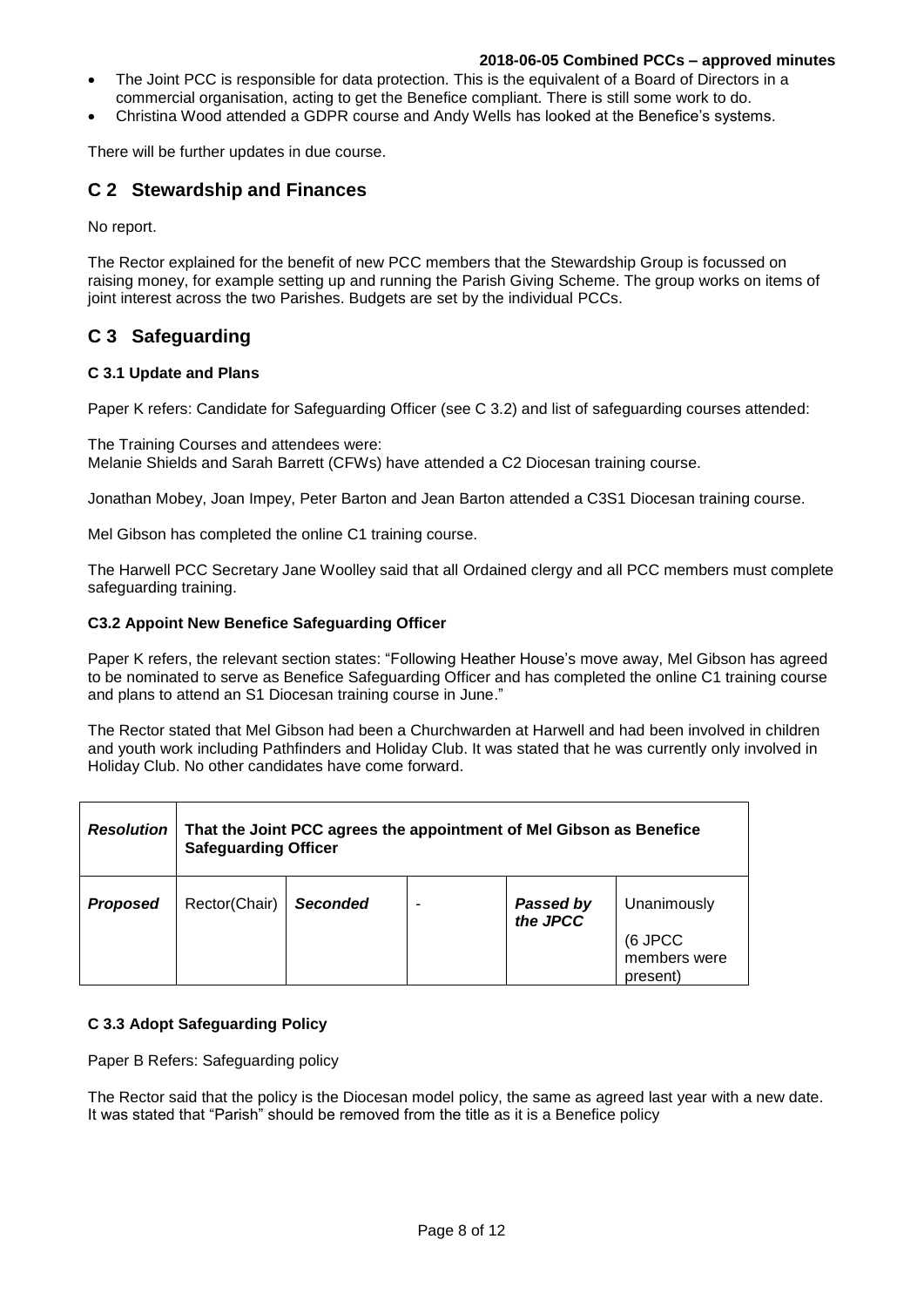.

| <b>Resolution</b> | That the Joint PCC adopts the Safeguarding Policy contained in Paper B |                 |  |                               |                                                    |
|-------------------|------------------------------------------------------------------------|-----------------|--|-------------------------------|----------------------------------------------------|
| <b>Proposed</b>   | Rector(Chair)                                                          | <b>Seconded</b> |  | <b>Passed by<br/>the JPCC</b> | Unanimously<br>(6 JPCC<br>members were<br>present) |

**ACTION: Combined PCC Secretary to remove "Parish" from title and pass paper copy to Rector for Signature ACTION: Rector to sign policy, arrange for all Church Wardens to sign policy and return policy to Diocesan Safeguarding Advisor**

### **C 3.4 Review Social Media Policy**

Paper C Refers: Social Media policy

This policy is unchanged from last year. It was written by Steven Barber, Diocesan Safeguarding Advisor and was last revised in May 2016.

The Rector said that the Benefice uses Facebook, text messaging and email. Youth Fellowship had used Instagram in the past.

Lizi Bowerman said that Youth Fellowship Leaders used WhatsApp. It was stated that the minimum age for use of WhatsApp had now changed from 13 to 16 so this may limit its use.

| <b>Resolution</b> | That the Joint PCC adopts the Social Media Policy contained in Paper C |                 |  |                              |                                                    |
|-------------------|------------------------------------------------------------------------|-----------------|--|------------------------------|----------------------------------------------------|
| <b>Proposed</b>   | Rector(Chair)                                                          | <b>Seconded</b> |  | <b>Passed by</b><br>the JPCC | Unanimously<br>(6 JPCC<br>members were<br>present) |

## **C 4 Staffing and Leadership**

### **C 4.1 Update and Plans**

Paper M refers: Update on Staff Appraisals, Ministry Priorities Meeting and Employment Group

The Rector said that he requires the Combined PCC's recommendation on who should review the staff appraisals – the Church Wardens as is the case now, or the Employment Group.

There was agreement that the appraisals should be reviewed by a third person or group, which is the case in secular organisations. This ensures that the reviews take place and enables consideration of any new requirements such as career development, coaching, resources or changes to the working environment.

There was discussion of the relative merits of review by the Church Wardens, or the Chair of or a representative from the Employment Group.

The Rector suggested that the Employment Group could consider who should review appraisals. **There was general agreement to this suggestion**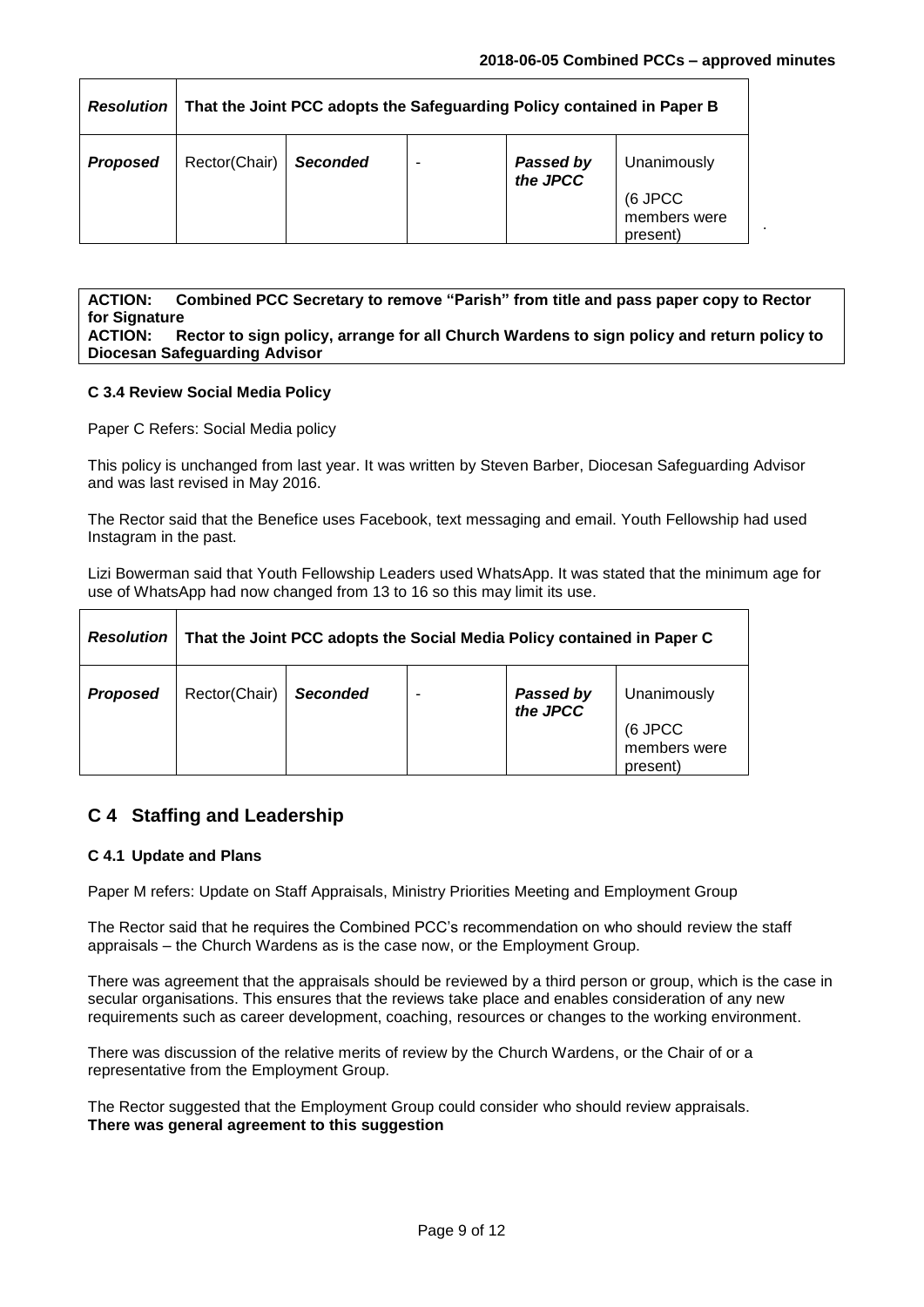The Rector suggested that this year the appraisals will be passed to the Church Wardens for review. The Chair of the Employment Group said that the Church Wardens could pass anything that needs attention or discussion to the Employment Group.

## **No Objections.**

### **C 4.2 Employment Committee Report**

Paper I refers: Two items for decision by the Combined PCC (see below). Updates on Employment Group members, staff review meetings and staff policies and procedures.

Jean Barton has resumed the Chair of the Employment Group. She said that the group is responsible for overseeing the needs and welfare of paid staff employed by the PCC.

Note: Paid staff are currently the Children and Families Workers and Church Administrator.

### **C 4.1.1 Fixed Pay Date**

The Employment Group are asking the Combined PCC if the staff pay day should be a fixed date – for example the last Friday or say 28th of the month. Currently staff are paid on the last day of the month. If this is a Friday, then sometimes the staff do not receive their pay until the  $3^{rd}$  or  $4^{th}$  of the next month.

Discussion included.

- Jean Barton said that the pay date is not in the contracts of employment. It states that employees are paid monthly in arrears. It can be changed easily by Stuart Gibson.
- The last Thursday in the month was suggested.
- An Employment Group member said that an addendum to the contracts would be required.

| <b>Resolution</b> | That the Joint PCC approves the Fixed Pay date for Benefice employees |                 |  |                              |                                        |
|-------------------|-----------------------------------------------------------------------|-----------------|--|------------------------------|----------------------------------------|
| <b>Proposed</b>   | Rector(Chair)                                                         | <b>Seconded</b> |  | <b>Passed by</b><br>the JPCC | Unanimously<br>(6 JPCC<br>members were |
|                   |                                                                       |                 |  |                              | present)                               |

### **C 4.1.2 Annual Review of Pay**

The Employment Group are asking the Combined PCC to consider a process of reviewing pay annually for those we employ, as there is no clause in their contract.

There was some discussion if PCCs had budgeted for staff to receive any pay rise in the 2018-19 financial year. It was stated that they had not.

The Rector said that the Employment Group would make a recommendation about pay rises for the 2019-20 financial year taking into account inflation, Diocesan recommendations and other factors. Jean Barton said that we need to come up with a process of how to do this and on what basis such as performance. Discussion ensued under these broad areas:

### **Funding**

- The Diocesan pay rise is 2%.
- Pay can only be increased if the finances are there, so any increase is subject to budget.
- The Children and Families Workers are funded by donation so if there is no increase in donations there can't be a pay increase.
- We could encourage donors to increase their giving by inflation.
- There are no guaranteed pay rises in the charity sector as charities are reliant on donations.
- There are other items to fund such as the Parish Share.
- We should make it clear that the employees are important, and that their pay is top of our priorities.
- The Rector said that the Benefice's major outgoings are Staff costs and Parish Share.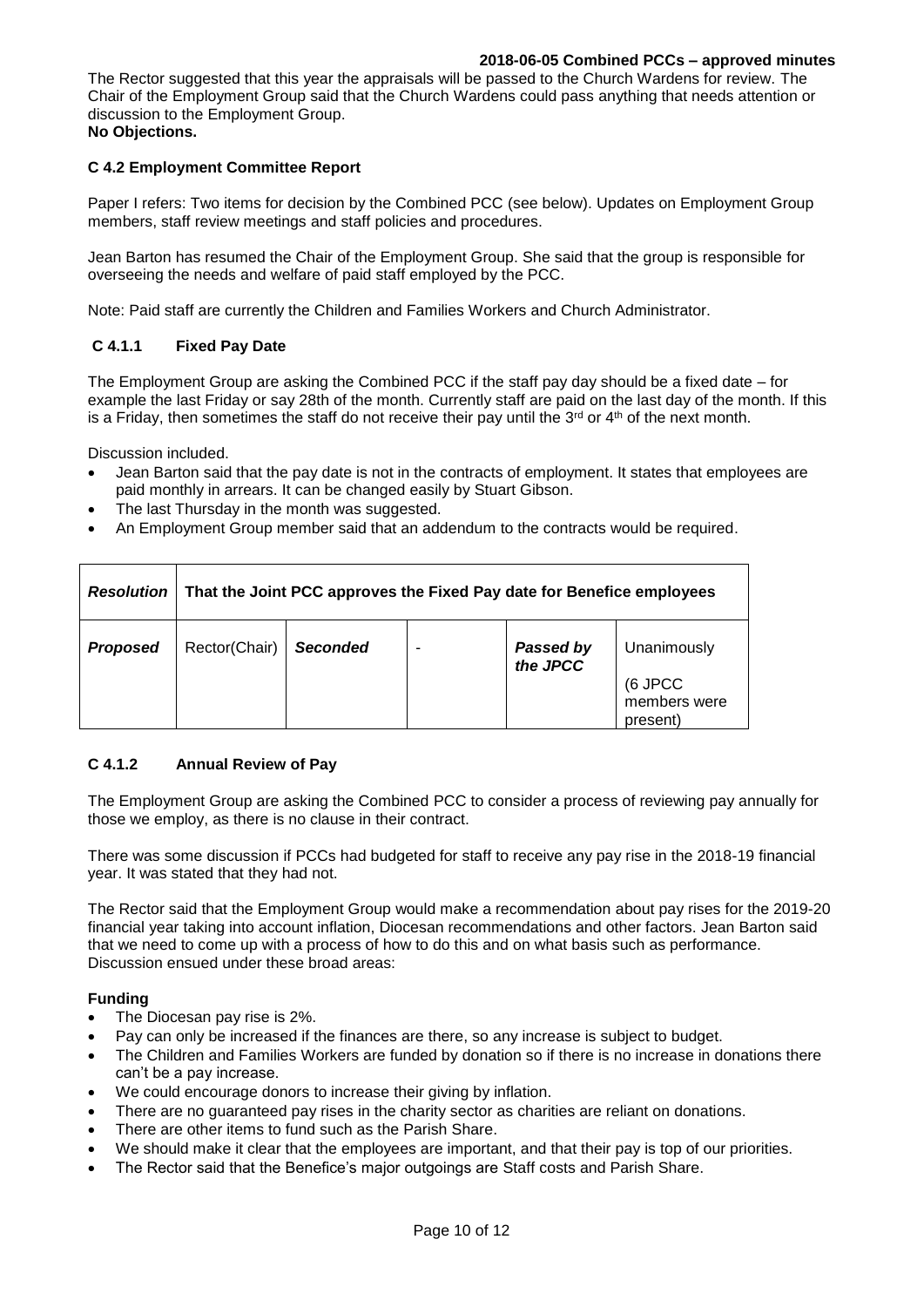### **Performance Basis**

- Any determination of performance would be by the Rector. The Rector said that he is not keen to do this.
- A performance dimension is not appropriate as it would not be a tool to motivate people working in this environment. The Employment Group should not have this as part of the process.

### **Process and Timing**

- Once the procedure is in place, Combined PCC input will not be needed. It will be up to the Employment Group to propose any increase and the Finance Committees to see if that is feasible. The pay review will take place and a recommendation of x % subject to budget will be made.
- The two PCC Finance Committees both need to agree to both to the process and each pay rise.
- A decision may be required if one PCC does not agree to an increase, but the other does agree and cannot cover the other's share of the increase.
- The Rector said that if we consider this as a financial priority then under the new schedule we should consider this with the priorities in November.
- The Rector said that big financial issues might be better discussed at the October Combined PCC meeting.
- Gordon Gill said that we have to confirm each year in September that we are paying our Parish share in full for the current year.

The Rector thanked the Employment Group for all their contributions.

The Harwell PCC Secretary said that a vote on pay rises for staff is not required at this meeting - we would vote on the proposal for an annual review process when it comes back from the Employment Group.

## **C 5 Wider Church**

### **C 5.1 Parish Share and Deanery Synod**

Paper A refers: Diocesan Synod Digest 18th March 2018

Comments on the Paper included:

- It is interesting to see the emphasis on the environment.
- The CoE is intending to disinvest from fossil fuel companies based on a Motion from the Diocese. This may affect discussions on heating systems in churches.
- The Rector said that the A Rocha environmental group is one of the mission groups that the Benefice supports. Helen Brook's is chairing an Environment group which is considering how we can best engage with their work.
- We all use the products of fossil fuel companies, so the consistency of simply disinvesting in companies is debatable - Fossil fuels can be crucial to some communities, especially poorer ones. There was some disagreement to this assertion.

### **C 5.2 Great Western Park**

No report or comments.

### **C6 Any Other Business**

None.

**The Rector closed the meeting in prayer at 9:36pm.**

**Dates of next meetings:**

**Individual PCCs: Chilton and Harwell 3rd July 2018 at All Saints' Chilton**

**Chilton and Harwell 4 th September 2018 at St Matthew's Harwell**

**Combined PCC: 2 nd October at St. Matthew's Harwell.**